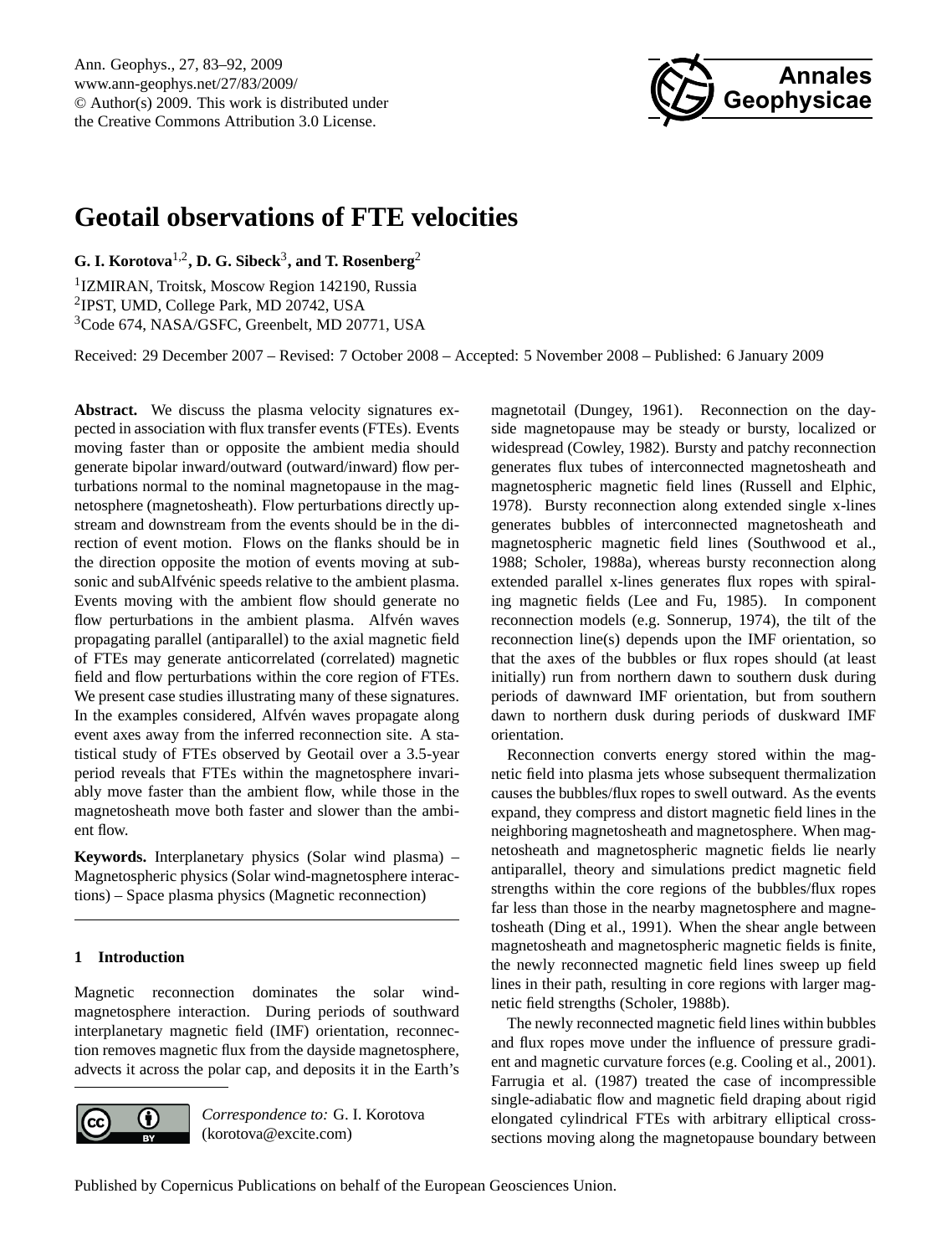magnetosheath and magnetospheric plasmas, while Sonnerup et al. (1992) considered compressible single/doubleadiabatic flows and magnetic field draping about slender cylinders that do not protrude far from the magnetopause. Spacecraft that remain outside passing events observe transient enhancements in the magnetic field strength and bipolar magnetic field perturbations in the direction normal to the nominal magnetopause, with the sense of the bipolar perturbation depending upon the direction of event motion relative to the external magnetic field (Rijnbeek et al., 1982).

The draped magnetic field rotates towards the direction perpendicular to the event axis during the passage of events moving through incompressible plasmas and events moving slowly through compressible plasmas, but towards the axis for events moving through the compressible plasmas at Mach numbers satisfying  $M_S^2 + M_A^2 > 1$ , where  $M_S$  and  $M_A$  are the sonic and Alfvénic Mach numbers. Densities and temperatures remain constant in incompressible plasmas. The situation in compressible single-adiabatic plasmas, is somewhat more complicated. When the component of the magnetic field perpendicular to the event axis is large, densities decrease for subsonic flows and increase for supersonic flows. When the component of the magnetic field perpendicular to the event axis is small, densities decrease for slowly-moving events, decrease for moderately super-Alfvénic events, and increase for subAlfvénic events moving through the plasma at Mach numbers satisfying  $M_S^2 + M_A^2$  $M_S^2 M_A^2 B_\perp^2 / B^2 > 1$ , where  $B_\perp$  is the component of the magnetic field perpendicular to the event axis. In both the perpendicular and parallel cases, density variations are relatively small except in the immediate proximity of the transition zones. In double-adiabatic plasmas, densities and temperatures increase during the passage of events moving at both subsonic and supersonic speeds relative to the ambient flow, where the sound speed is based on the temperature parallel to the magnetic field.

Spacecraft entering the events may also observe bipolar magnetic field signatures normal to the nominal magnetopause as a result of the sheared magnetosheath and magnetospheric magnetic fields from which they are formed (e.g. Lee and Fu, 1985) or due to Alfvén waves propagating along event axes (Saunders et al., 1984). Magnetic field strengths within the core region of FTEs generated by anti-parallel reconnection should be greatly depressed, while those within the core region of events generated by component reconnection should may be only slightly depressed or even enhanced. Spacecraft entering the core region must observe intermediate densities and temperatures as well as a mixture of magnetosheath and magnetospheric plasmas, since the events contain interconnected magnetic field lines. Since magnetosheath densities are greater and temperatures lower than those in the magnetosphere, spacecraft entering the core region of FTEs do not observe the correlated density and temperature variations predicted outside the events.

Observations in the vicinity of the dayside magnetopause during periods of southward IMF orientation indicate that events marked by bipolar magnetic field signatures normal to the nominal magnetopause and enhanced (Russell and Elphic, 1978) or crater-like (Rijnbeek et al., 1987) magnetic field strength variations are common. Features with these characteristics are called flux transfer events (FTEs). They are believed to have dimensions on the order of  $\sim$ 1  $R_E$  in the direction normal to the magnetopause and  $\sim$ 2 R<sub>E</sub> in the direction of motion along the magnetopause (Saunders et al., 1984). Their azimuthal extent along the magnetopause in the direction transverse to their motion cannot be determined from in situ observations by single or multiple closely-spaced spacecraft at the magnetopause, but estimates made on the basis of ground observations suggest an extent greater than 4 h in local time (Lockwood et al., 1990), corresponding to  $∼10 R<sub>E</sub>$  at the magnetopause.

FTEs also generate transient plasma flow signatures, whose characteristics depend upon event dimension, velocity, orientation, and internal structure. This paper begins by outlining the flow perturbations expected for FTEs. We then present case studies illustrating the range of signatures observed and a statistical survey describing the occurrence patterns of these signatures on the surface of the magnetopause.

## **2 FTE flow signature predictions**

FTEs generate characteristic flow signatures as they move along the magnetopause. These flow signatures depend upon the velocities of the events relative to the surrounding media. Here we consider events moving at subsonic and subAlfvénic flow speeds relative to the ambient media. It is most convenient to consider the flow perturbations in the boundary normal coordinate system presented by Russell and Elphic (1978), where  $\boldsymbol{n}$  points outward perpendicular to the model magnetopause,  $\ell$  points northward in the plane of the magnetopause, and  $m$  completes the triad by pointing dawnward in the plane of the magnetopause.

Consider first the flow perturbations produced by an event moving faster than the ambient flows in either adjacent region (Sibeck and Smith, 1992; Ku and Sibeck, 1998). Figure 1 shows an FTE moving dawnward (+m direction) along the subsolar magnetopause at a speed  $+V_m$  (large red arrow). There is no background flow in either the magnetosheath or the magnetosphere. The event pushes the plasma in its path ahead, entrains it behind (large black arrows), and displaces it on the flanks. The sense of the resulting perturbations is away from the event on the leading edge, opposite event motion on the flanks, and toward the event on the trailing edge. Solid black curves illustrate streamlines in the rest frame of the ambient plasmas, while the black arrows indicate the sense of the flow perturbations in these neighboring regions.

Consequently, magnetosheath spacecraft in the path of the FTE (A and B) should observe outward/inward (+,−) flows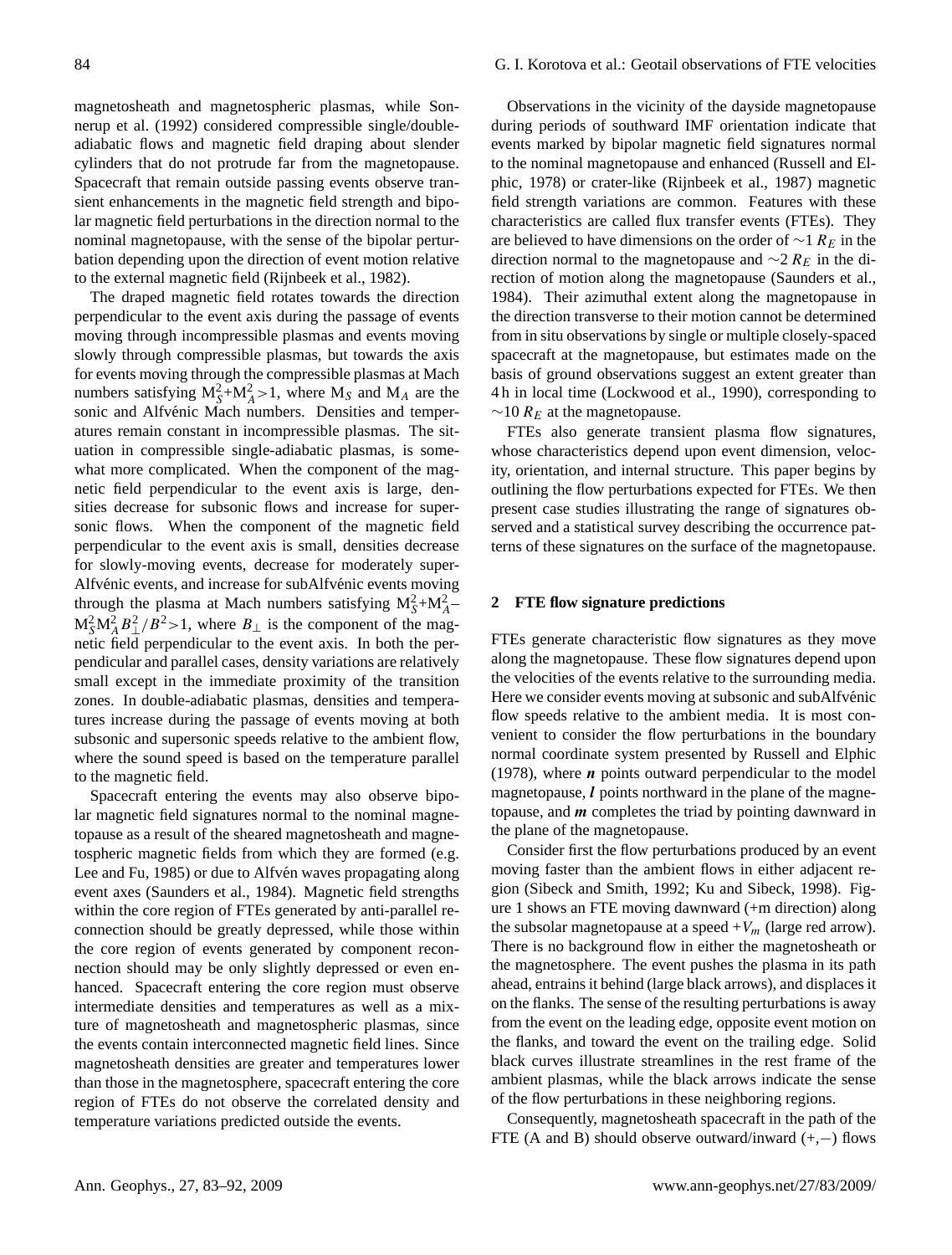

**Fig. 1.** An FTE moving dawnward on the magnetopause at a speed  $+V_m$  (red arrow) that is greater than those of the ambient magnetosheath and magnetospheric plasma. Plasma in front of the event is pushed forward, while that behind is entrained (bold black arrows). The event pushes the surrounding plasma to the side, generating flows opposite its motion on its flanks (thin black arrows). Spacecraft that remain in the magnetosheath (A) observe outward/inward  $(+,-)$  velocities normal to the nominal magnetopause  $(V_n)$ , while those that remain in the magnetosphere (D) observe inward/outward (−,+) velocities. Spacecraft that make glancing encounters (C) may observe tripolar flow signatures:  $+V_m$  ahead of the event,  $-V_m$  on the flanks of the event, and  $+V_m$  on the trailing edge of the event. Spacecraft that make direct encounters with the event (B) observe flows in the  $+V_m$  direction throughout the encounter. As there are no Alfvén waves within the FTE, there are no flows normal to the nominal magnetopause within the event.

in the direction normal to the nominal magnetopause  $(n)$ , while magnetospheric spacecraft in the path of the FTE (C and D) should observe inward/outward flows. Spacecraft that remain outside the event (A and D) observe strong flows in the direction  $(-m)$  opposite its motion. Spacecraft making glancing entries into the event (C) may observe tripolar flow signatures in the direction along the magnetopause. Outside the leading edge of the event they observe flows opposite event motion  $(-V_m)$ , within the core they observe flows in the direction of event motion, and then outside the trailing edge of the event they again observe flows in the direction opposite event motion. Spacecraft passing directly through the core region of the event (B) observe flows in the direction of event motion at all times. All of these signatures can be seen in the MHD simulations of FTEs produced by the onset of reconnection along extended reconnection lines in the presence and absence of background magnetosheath flows presented by Ku and Sibeck (1997, 1998).

Now consider the signatures produced by an event moving with the magnetosheath flow. As illustrated in Fig. 2, in the absence of any motion relative to the background magnetosheath flow, spacecraft on the magnetosheath side (E) observe no flow signatures. However the event elicits bipo-



**Fig. 2.** An FTE moving dawnward on the magnetopause with the magnetosheath flow  $(+V_m)$ , which is greater than that in the magnetosphere. As the event and magnetosheath plasma move at the same speed, and the event is not rotating, spacecraft in the magnetosheath (E) observe no flow perturbations whatsoever. By contrast, spacecraft in the magnetosphere should observe signatures similar to those described in Fig. 1.

lar inward/outward flows and a flow opposite the direction of its motion in the nearby magnetosphere, just as in the case considered earlier.

Finally, consider an event moving in the direction of the magnetosheath flow, but at a speed slower than that of the ambient flow. As illustrated in Fig. 3, the event poses an obstacle to the flow, which moves over and around the event. A spacecraft (F) initially within the magnetosheath that remained outside the event during its passage would observe inward/outward  $V_n$  flows centered on an accelerated flow in the direction of event motion  $(+V_m)$ . The pattern of flows within the magnetosphere, where there is no background flow, resembles that in the previous cases.

There is reason to believe that events revolve about their axes. Saunders et al. (1984) attributed flows normal to the nominal magnetopause within the core region of events to Alfvén waves propagating along their axes. If so, the observed velocities will be the sum of those associated with the translation and rotation. In the absence of rotation, no flows normal to the nominal magnetopause will be observed within the core region of the events. Figure 4 illustrates the case when an event moves northward  $(+l$  direction) slowly (thin red arrow) while revolving rapidly about its axis (thick curved red arrows). Spacecraft in the magnetosheath that enter the event (G) observe inward/outward  $(-, +V_n)$  flows centered on a  $+V_l$  flow within the core region of the event. Spacecraft in the magnetosphere that enter the event (H) also observe inward/outward  $(-, +V_n)$  flows, but centered on a  $-V_l$  flow. The sense of the inward/outward flows, and the flows along the magnetopause, should reverse for an event rotating in the opposite sense, i.e. for an Alfvén wave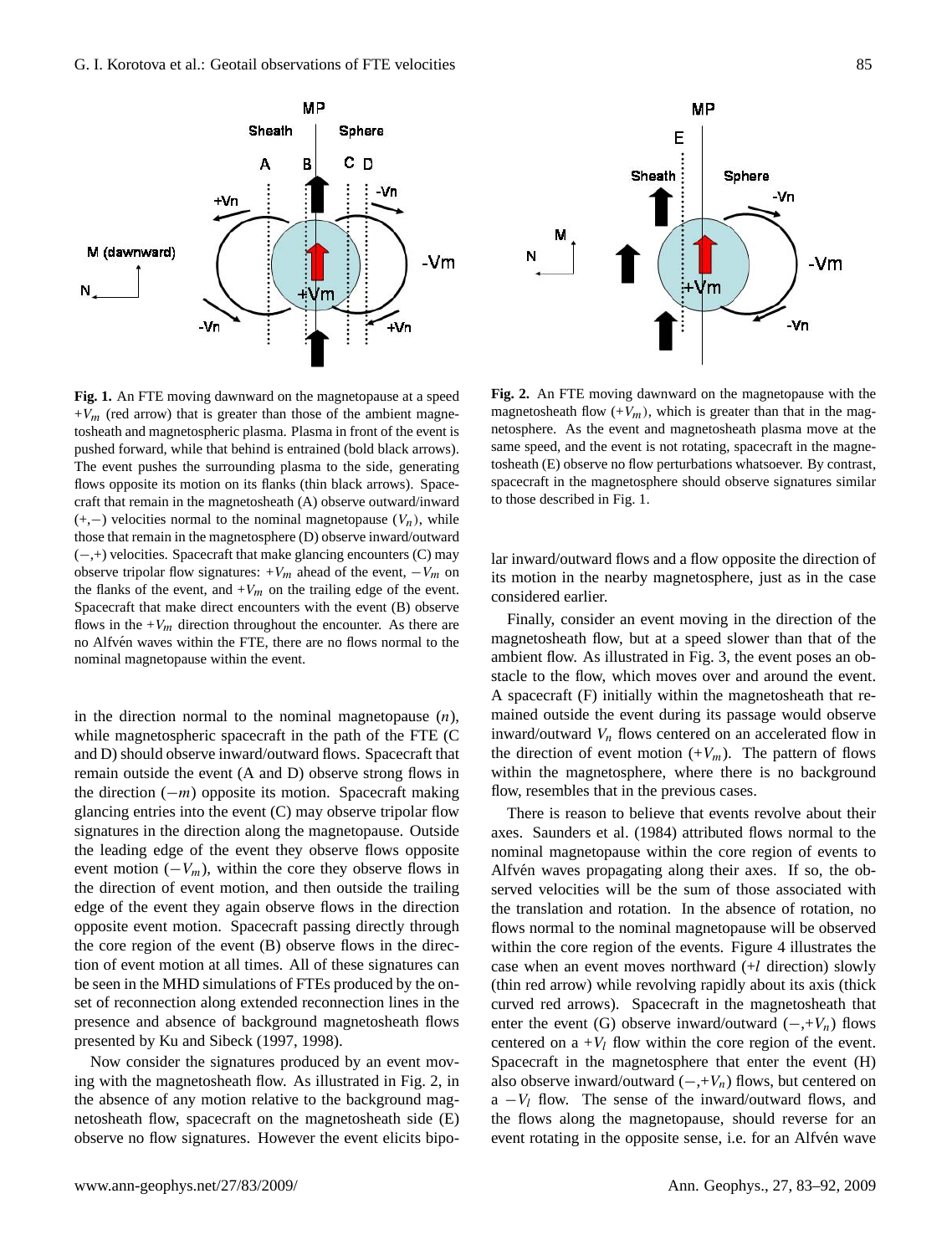

**Fig. 3.** An FTE moving dawnward on the magnetopause at a speed  $(+V_m)$  slower than that of the magnetosheath, but faster than that of the ambient magnetospheric plasma. Because the magnetosheath plasma flows over the event, spacecraft that remain within the magnetosheath during its passage (F) observe inward/outward  $(-,+)V_n$ signatures normal to the nominal magnetopause and enhanced flows in the direction of event motion. As the event is not rotating, spacecraft entering it from the magnetosheath side of the magnetopause should observe diminished flows in the direction of event motion. Spacecraft that remain within the magnetosphere observe flows similar to those described in Fig. 1.

propagating in the opposite direction along the event axis. The amplitudes of the signatures observed depend upon the impact parameter. The bipolar flows normal to the nominal magnetopause reach greatest amplitudes along paths that pass near the center of the event (I), whereas the flows along the magnetopause reach greatest amplitudes on paths that pass near the outermost edge of the event (H). Note that the sense of the  $V_n-B_n$  correlation indicates the direction of Alfvén wave propagation: negative indicates propagation along the direction of the core magnetic field, while positive indicates propagation opposite (Belcher and Davis, 1971).

Had the event shown in Fig. 4 been moving along the magnetopause in the +l-direction at a speed greater than that associated with the rotation, velocities throughout the core region of the event would have been in the  $+l$  direction, but larger on the magnetosheath side (where the event and rotational velocities would have been in the same direction) than on the magnetospheric side (where the event and rotational velocities would have been opposed). Flows outside the events would have been like those shown in Fig. 1. Consequently, the sense (if not the magnitude) of the  $V_n$  signatures would have remained constant across the event boundary. Had the event been rotating in the opposite direction, neither the sense nor the magnitude of the  $V_n$  signatures would have remained constant across its boundaries.

Table 1 summarizes the taxonomy of FTE flow signatures possible for events moving at subsonic and subAlfvénic velocities relative to the ambient media.



**Fig. 4.** An event rotating about its axis as it moves slowly northward  $(+V_l)$  on the magnetopause. A spacecraft in the magnetosheath (G) observes inward/outward  $(-,+)V_n$  flows centered on a northward  $(+V_l)$  flow as the event passes. While a spacecraft in the magnetosphere (H) also observes inward/outward  $V_n$  flows, they are centered on a southward  $(-V_l)$  flow. A spacecraft in the magnetosphere that is closer to the magnetopause (I) observes stronger bipolar inward/outward flows, but weaker southward flows inside the event.

## **3 Data set and orbit**

The Geotail spacecraft was launched on 24 July 1992. Since February 1995, the spacecraft has been in an equatorial orbit with a ∼10  $R_E$  perigee and a 30  $R_E$  apogee. This study employs 3 s time resolution magnetic field (Kokubun et al., 1994) and 12 s time resolution low-energy plasma (LEP) (Mukai et al., 1994) moment observations by Geotail from February 1994 to June 1997. Figure 5 presents the projection of the Geotail orbit during 1996 into the GSM X-Y plane to illustrate the range of locations where magnetopause crossings and FTEs might be observed.

FTEs are most readily identified on the basis of their bipolar magnetic signatures normal to the nominal magnetopause. We plotted the Geotail plasma and magnetometer observations in boundary normal coordinates using the Roelof and Sibeck (1993) model magnetopause for nominal solar wind conditions (solar wind dynamic pressure  $= 2 \text{ nPa}$ , IMF  $B_z=0$ ) to determine the normal to the nominal magnetopause. We identified FTEs on the basis of their magnetic field signatures alone, namely:

- 1. FTEs must exhibit clear symmetrical bipolar signatures in the magnetic field component  $(B_n)$  normal to the nominal magnetopause with peak-to-peak amplitudes exceeding 4 nT.
- 2. FTEs must exhibit either a monopolar or a crater-like enhancement in the total magnetic field strength.
- 3. Events with bipolar signatures centered on magnetopause crossings and events in which the bipolar  $B_n$ variations do not lie centered on peaks (or craters) in the magnetic field strength are excluded from our study.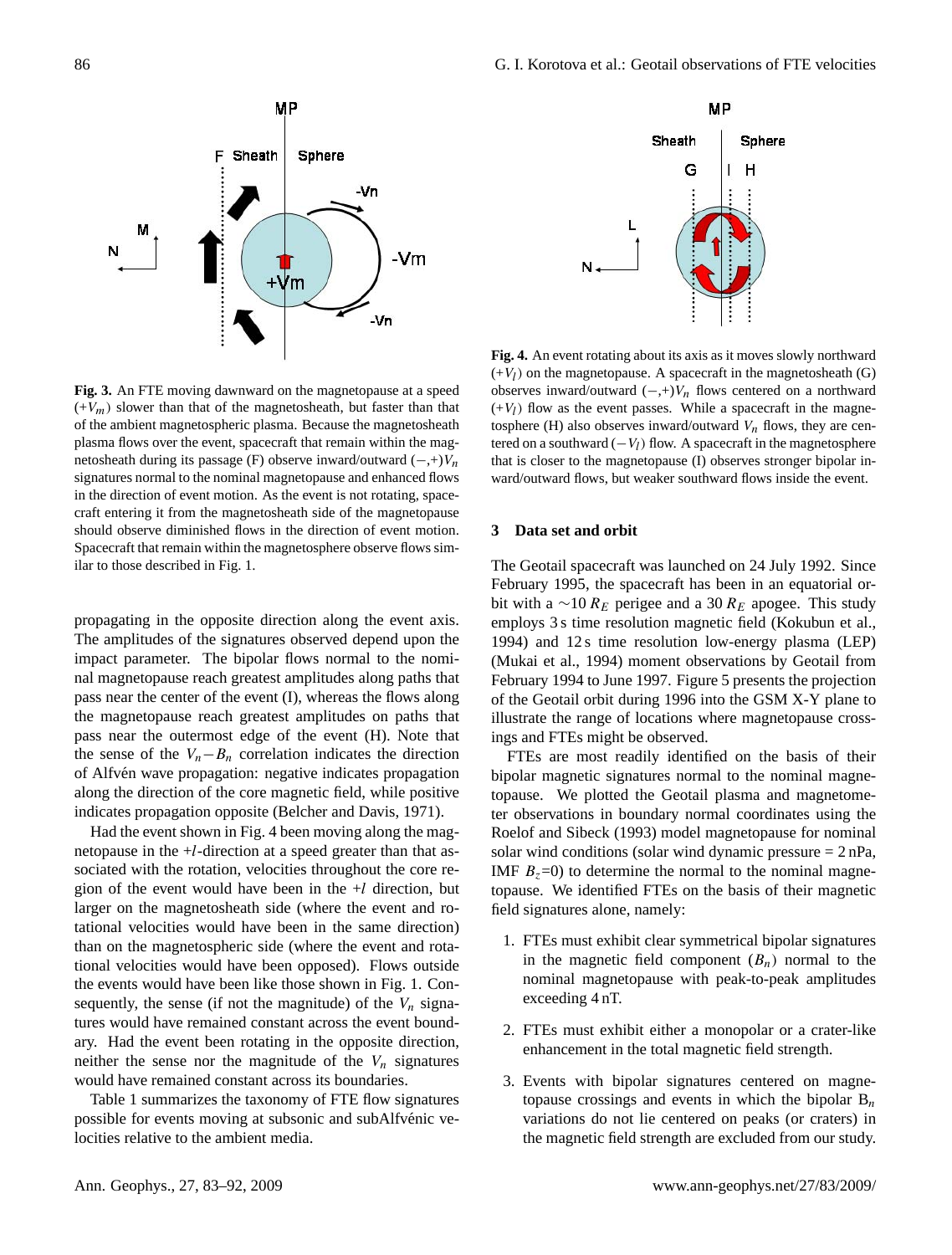| Region observed | $V_n$ signature                    | $\delta V_{lm}$ signature                                           | Interpretation                                           |
|-----------------|------------------------------------|---------------------------------------------------------------------|----------------------------------------------------------|
| Magnetosheath   | $+,-$                              | Opposite direction of event motion<br>inferred from $B_n$ signature | $V_{\text{event}} > V_{\text{sheath}}$                   |
| Magnetosheath   | None                               | None                                                                | $V_{\text{event}}=V_{\text{sheath}}$                     |
| Magnetosheath   | $-,+$                              | In direction of event motion inferred<br>from $B_n$ signature       | $V_{\text{event}} < V_{\text{sheath}}$                   |
| Core            | $+,-$<br>$-,+$                     | Sum of rotation and<br>translation velocities                       | Alfyén waye anti // $\overline{B}$<br>Alfvén wave // $B$ |
| Entry into core | $-$ , + or +, -<br>$-$ , + or +, - | Monopolar<br>Tripolar                                               | Direct impact<br>Glancing impact                         |
| Magnetosphere   | $-,+$                              | Opposite direction of event motion<br>inferred from $B_n$ signature | $V_{\text{event}} > V_{\text{sphere}}$                   |
| Magnetosphere   | $+,-$                              | In direction of event motion inferred<br>from $B_n$ signature       | $V_{\text{event}} < V_{\text{sphere}}$                   |

**Table 1.** Flow signature taxonomy and interpretation.

4. Any events during which the plasma instrument changed modes are excluded from our study.

#### **4 Case and statistical studies**

We begin by examining several FTEs and classifying them according to the taxonomy shown in Table 1. We present examples of magnetospheric FTEs marked by bipolar in/out  $V_n$ signatures and either tripolar or monopolar  $V_m$  signatures, then examples of magnetosheath FTEs marked by bipolar out/in and in/out  $V_n$  signatures. We then present the results of a statistical study.

## **4.1 17 February 1994: glancing encounter with a magnetospheric FTE**

IMP-8 observations (not shown) indicate that the IMF pointed sunward and dawnward during the interval from 13:00 to 14:00 UT on 17 February 1994. For this IMF orientation, component reconnection should occur along a line tilted from northern dawn to southern dusk that passes through the subsolar point. During this interval, Geotail was located on the equatorial pre-noon magnetopause at GSM  $(x, y, z)=(7.7, -6.0, -0.7) R_E$ . Figure 6a and b presents Geotail magnetometer and plasma observations from 13:25 UT to 13:35 UT on 17 February 1994, respectively. The strong steady northward  $(B<sub>l</sub> > 0)$  magnetic fields indicate that the spacecraft remained within the magnetosphere throughout this interval. Bipolar magnetic field perturbations in the  $B_n$  component, enhanced magnetic field strengths, temperature decreases, and a density increase mark an FTE at 13:30 UT.

The sense of the bipolar magnetic field variations  $(-,+)$  indicates event motion opposite the magnetic field, i.e. south-



**Fig. 5.** Orbit of Geotail projected onto a GSM X-Y plane for 1996. The solid lines indicate positions of bow shock (BS) and magnetopause (MP).

ward away from a point of generation at the posited pre-noon reconnection line at higher northern latitudes. The  $V_l$  and  $V_m$  components of the velocity within the core region of the event were on the order of 50 km s<sup>-1</sup>. The magnetospheric plasma was essentially stationary. The relative flow velocity was far less than the Alfvén and sound velocities in the ambient media (1800 and 760 km s−<sup>1</sup> , respectively). Consequently, the event was moving at subsonic and subAlfvénic velocities.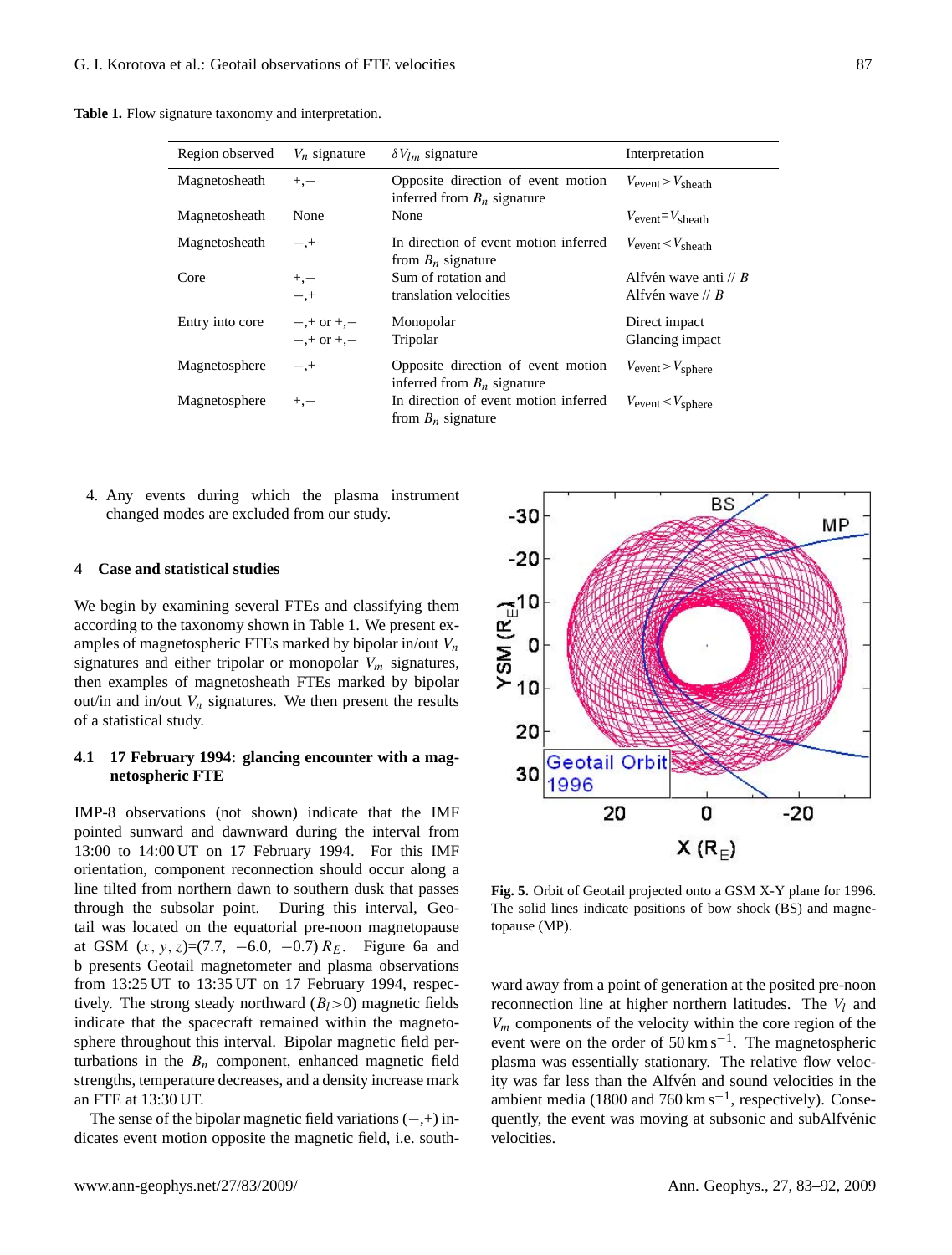

**Fig. 6.** Geotail **(a)** magnetic field and **(b)** ion plasma density, temperature, and velocity observations in boundary normal coordinates (l northward, m dawnward, and n normal to the nominal magnetopause) from 13:25 UT to 13:35 UT on 17 February 1994. From top to bottom, panel (a) shows the three components of the magnetic field in boundary normal coordinates (and the strength of magnetic field. Vertical lines bound the magnetospheric FTE at 13:30 UT, which is marked by a reverse bipolar  $(-,+)B_n$  signature, an enhanced magnetic field strength, a density increase, a temperature decrease, a tripolar  $V_m$  signature, and an inward/outward  $(-,+)V_n$  signature. Higher frequency compressional perturbations of the magnetic field occur at the time of this event.

We expect the magnetic field draped over events moving at subAlfvénic and subsonic velocities to rotate towards the direction perpendicular to the event axis. The magnetic field within this event rotated duskward  $(-B_m)$ . Since the IMF pointed dawnward, this rotation does not indicate entry onto a bundle of open, reconnected magnetic field lines. Instead, the duskward rotation is consistent with magnetospheric magnetic field lines draping over an event whose axis runs from northern dawn to southern dusk, i.e. parallel to the subsolar component reconnection line expected during this interval of dawnward IMF orientation.

The  $V_n$  component exhibited a bipolar (-,+) variation during the event, while the  $V_m$  component exhibited a tripolar (−,+,−) variation. According to Table 1, these observations indicate a glancing encounter with an event moving dawnward at speeds greater than those of the background magnetospheric plasma.

Since the model predicts a density decrease for a spacecraft remaining outside an FTE moving at subsonic and sub-Alfvénic speeds, the large density increases and temperature decreases indicate an entry into the region of interconnected magnetosheath and magnetospheric magnetic field lines within the event. Vertical lines delimit the extent of this core region.

The continuity of the  $V_n$  signatures across the event indicates the presence of an Alfvén wave moving along its axis in the core region. Then the positive correlation between the  $(-,+)B_n$  and  $V_n$  signatures indicates that this wave is moving southward, antiparallel to the  $+B_l$  magnetic field direction. Since the reconnection site lies northward from the spacecraft, the wave is propagating from the magnetopause into the magnetosphere.

# **4.2 9 December 1996: direct entry into a magnetospheric FTE**

Lagged wind observations (not shown) indicate that the IMF pointed southward and duskward during the interval from 11:30 to 12:30 UT on 9 December 1996. For this IMF orientation, component reconnection should occur along a line tilted from southern dawn to northern dusk that passes through the subsolar point. From 12:00 to 12:10 UT, Geotail was located near the equatorial dusk magnetopause at GSM  $(x, y, z) = (2.5, 10.3, -2.2) R_E$ . Figure 7a and b presents Geotail magnetic field and plasma observations for this interval. The northward  $(B_l>0)$  and duskward  $(B_m<0)$  magnetic fields indicate that Geotail remained within the magnetosphere throughout the period shown. A sharp decrease in the total magnetic field strength, a tripolar  $B_l$  signature with a strong core bounded by enhanced magnetic field strengths, a bipolar  $B_n$  signature, an increase in the density, a decrease in the temperature, and a bipolar  $V_n$  signature indicate the passage of a crater FTE at 12:05:15 UT.

The  $V_m$  component of the velocity within the core region of the event was on the order of  $100 \text{ km s}^{-1}$ . The magnetospheric plasma was essentially stationary. The relative flow velocity was therefore far less than the Alfvén and sound velocities in the ambient media (1200 and 820 km s<sup>-1</sup>, respectively). Consequently, the event was moving at subsonic and subAlfvénic velocities. The sense of the bipolar magnetic field variation (+,−) indicates event motion parallel to the magnetic field, i.e. northward towards (and not away from) the postulated point of generation on the northern post-noon magnetopause. Furthermore, the  $B_m$  component diminished greatly within the event, in contrast to expectations for entry into an FTE during intervals of duskward IMF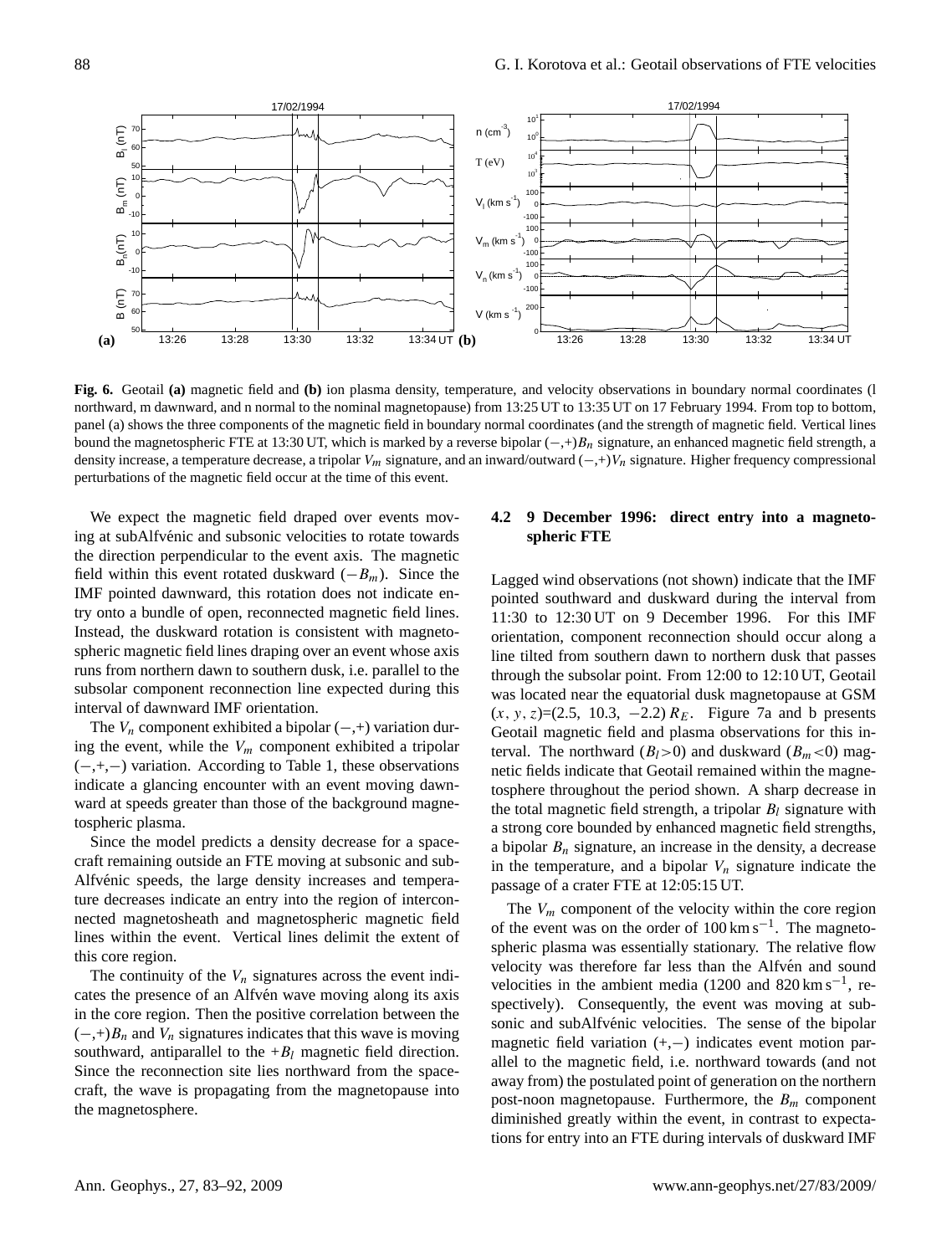

**Fig. 7.** Geotail **(a)** magnetic field and **(b)** ion plasma density, temperature, and velocity observations in boundary normal coordinates from 12:00 UT to 12:10 UT on 9 December 1996. The format is the same as that for Fig. 6a and b.

orientation. Modest enhancements in the (negative)  $B_m$  component just outside the core region of this event indicate rotation towards dusk, consistent with an event axis running from northern dawn to southern dusk. Taken together, these observations suggest that the draped magnetosheath magnetic field pointed dawnward, and not duskward as predicted on the basis of the upstream observations.

In conjunction with the weak magnetic field strengths seen at the center of this event, the strong density increase and temperature decrease indicate a direct entry into the core region. Vertical lines delimit the extent of this region. The flow vector within the core region points northward  $(V_l>0)$ and duskward  $(V_m < 0)$  consistent with the motion inferred from the magnetic field observations. The inward/outward (−,+) bipolar flow signature is consistent with that expected for an event moving faster than the background magnetospheric flow, but also with rotation inside the core region. The sense of the correlation between  $B_n$  and  $V_n$  indicates an Alfvén wave moving parallel to the magnetic field, also consistent with the interpretation of this event lying northward from the reconnection line. The absence of a tripolar flow signature in either the  $V_l$  or  $V_m$  components confirms a direct encounter.

# **4.3 12 June 1997: a magnetosheath FTE with outward/inward flow**

Perigee-pass Wind observations (not shown) indicate that the IMF pointed southward and duskward during the interval from 09:00 to 10:00 UT on 12 June 1997. For this IMF orientation, component reconnection should occur along a line tilted from southern dawn to northern dusk that passes through the subsolar point. Figure 8a and b presents Geotail observations for the interval from 09:39 to 09:50 UT. A 3 nT magnetic field and 20 km s−<sup>1</sup> velocity component were present in the original boundary normal coordinates. To eliminate these components, the boundary normal for this interval alone was rotated 10◦ northward and 4◦ duskward.

The spacecraft was located in the equatorial dusk magnetosheath at GSM  $(x, y, z) = (-4.5, 17.9, -2.2) R_E$ , where it observed a southward  $(-B_l)$  and duskward  $(-B_m)$  magnetosheath magnetic field. A flux transfer event at 09:44 UT was marked by an inward/outward bipolar magnetic field signature normal to the nominal magnetopause, enhanced magnetic field strengths, a duskward  $(-B_m)$  and northward magnetic field rotation, depressed densities, enhanced temperatures, southward and duskward flow deflections, and a bipolar velocity signature perpendicular to the nominal magnetopause.

The simultaneous density decrease, temperature increase, and northward magnetic field rotation indicate that Geotail entered the heated core region of the event and was on magnetic field lines with orientations intermediate between those of the magnetosheath and magnetosphere. Vertical lines delimit the extent of this region. Had the spacecraft remained outside the event, adiabaticity would have dictated a simultaneous density and temperature decrease and the field would not have rotated northward. Plasma within the event flows at speeds of  $320 \text{ km s}^{-1}$ , while the speed of the plasma outside the event is on the order of 285 km s−<sup>1</sup> . The relative velocity is therefore less than either the ambient Alfvén or sound speeds  $(145 \text{ and } 340 \text{ km s}^{-1})$ , respectively) and the event is moving at subsonic and subAlfvénic velocities through the surrounding media. The southward and duskward flow direction attending the event is consistent with the southward motion of the event inferred from the  $(-,+)$  bipolar magnetic field signature and Geotail's location on the equatorial magnetopause south of a reconnection line running from southern dawn to northern dusk.

The component of the velocity normal to the nominal magnetopause shows a clear positive/negative (+,−) bipolar variation. According to the discussion of Fig. 1, this pattern is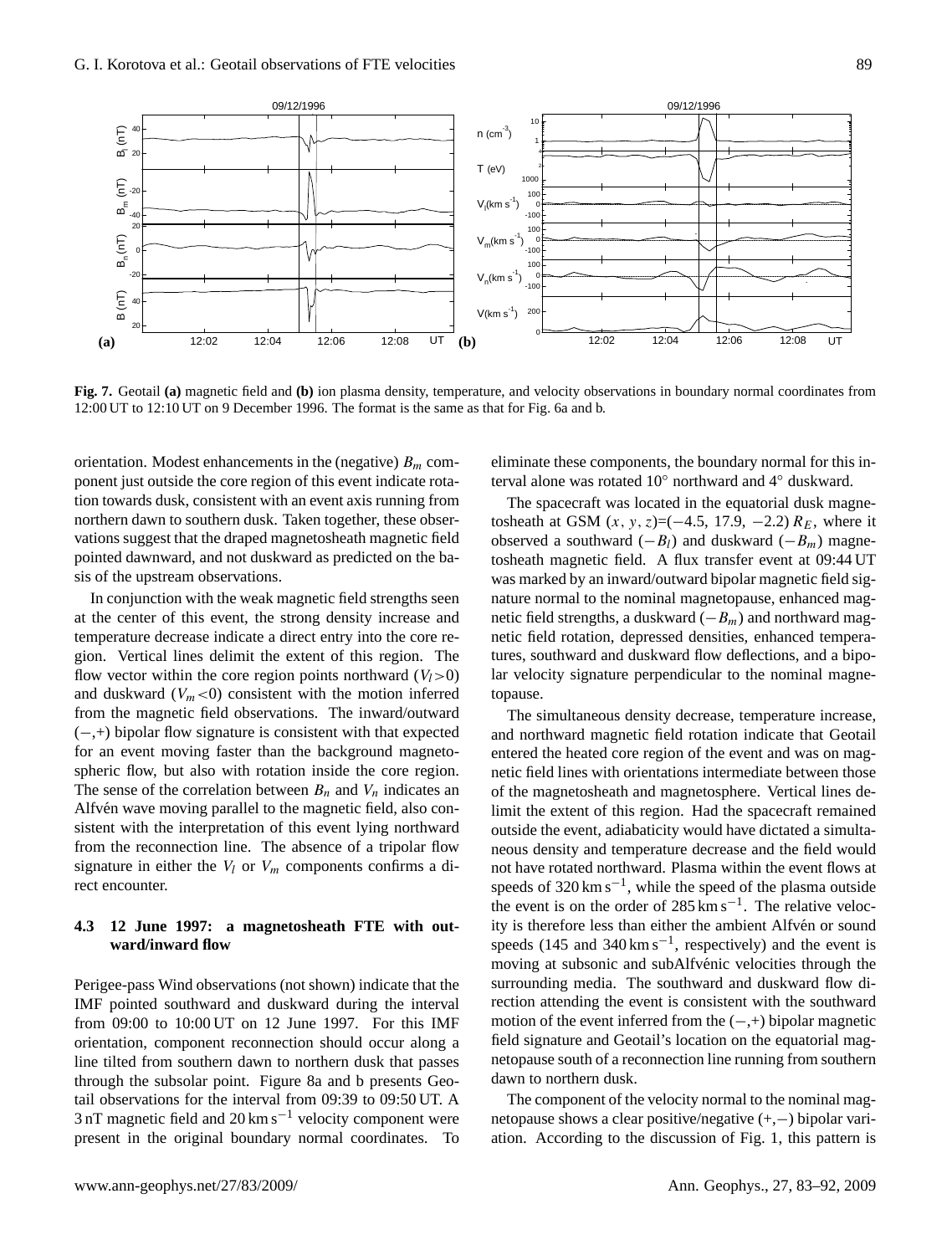

**Fig. 8.** Geotail **(a)** magnetic field and **(b)** ion plasma density, temperature, and velocity observations in boundary normal coordinates from 09:39 UT to 09:50 UT on 12 June 1997. The format is the same as that for Fig. 6a and b.

consistent with the perturbations expected outside an event moving faster than the surrounding flow. If a portion of this flow occurred within the core region of the event, then the anticorrelated field and flow perturbations normal to the nominal magnetopause indicate an Alfvén wave propagating parallel to the southward and duskward magnetosheath magnetic field, i.e. away from the postulated reconnection site at higher northern latitudes.

# **4.4 3 May 1996: a magnetosheath FTE with inward/outward flow**

IMP-8 observations (not shown) indicate that the IMF pointed strongly southward with a fluctuating dawn/dusk component during the interval from 14:00 to 14:30 UT on 3 May 1996. For these IMF orientations, component reconnection should occur along a equatorial line passing through the subsolar point with a variable tilt. During this interval, Geotail was located in the equatorial dusk flank magnetosheath at GSM  $(x, y, z) = (-8.5, 19.9, 3.0) R<sub>E</sub>$ . As shown in Fig. 9a, the spacecraft observed southward  $(B<sub>l</sub><0)$  magnetosheath magnetic field orientations from 14:13 to 14:25 UT. During the same interval, the component of the magnetosheath magnetic field in the dawn/dusk direction  $(B_m)$  changed sign several times. Geotail observed an FTE at 14:21 UT marked by enhanced magnetic field strength and bipolar inward/outward  $B_n$  magnetic field signatures. In view of the strongly southward magnetosheath magnetic field orientation, the inward/outward bipolar signature indicates an event moving southward.

Figure 9b presents the corresponding plasma signatures. Densities within the event were less than those in the magnetosheath proper, while temperatures were greater.

Consequently, Geotail entered the region of interconnected magnetosheath and magnetospheric magnetic field lines within the core region of the event. Vertical lines delimit the extent of this region. Had Geotail remained outside the event, adiabaticity would have required the density and temperature to vary in phase. The strongly duskward velocities within the event core region of the event are no more than  $10 \text{ km s}^{-1}$  greater than those in the nearby magnetosheath. If there is any relative motion, it is at subsonic and subAlfvénic velocities.

The event exhibits a weak inward/outward  $(-,+)V_n$  flow perturbation normal to the nominal magnetopause. According to Table 1, this signature is consistent with magnetosheath flow over an FTE moving slowly duskward. As this signature is correlated with the bipolar magnetic field signature normal to the nominal magnetopause, it can also be interpreted as evidence for an Alfvén wave propagating northward along the southward-pointing magnetosheath magnetic field. Since the weak northward  $(+V_l)$  flows that accompanied the FTE contradict the southward motion inferred from the bipolar  $(-,+)B_n$  signatures, the interpretation of the bipolar magnetic field and velocity signatures in terms of an Alfvén wave propagating along the event axis seems preferable. There are no clearer magnetosheath events with  $(-,+)$ bipolar  $V_n$  signatures in our database, suggesting that such events are rare.

## **4.5 Statistical survey**

To determine which FTE flow velocity signatures are most prevalent, we identified 365 Geotail FTEs satisfying the magnetic field criteria described in Sect. 3 during the interval from February 1994 to June 1997. Of 213 magnetospheric events, 173 exhibited clear inward/outward  $(-,+)V_n$ signatures, while 40 exhibited poor inward/outward  $(-,+)$ or weak  $V_n$  signatures. None exhibited outward/inward  $V_n$ signatures. From this we draw two conclusions. First, the events invariably move with or faster than the background magnetospheric flow. Second, since the Geotail spacecraft sometimes enters the core regions of the events, the flows within this region must invariably be directed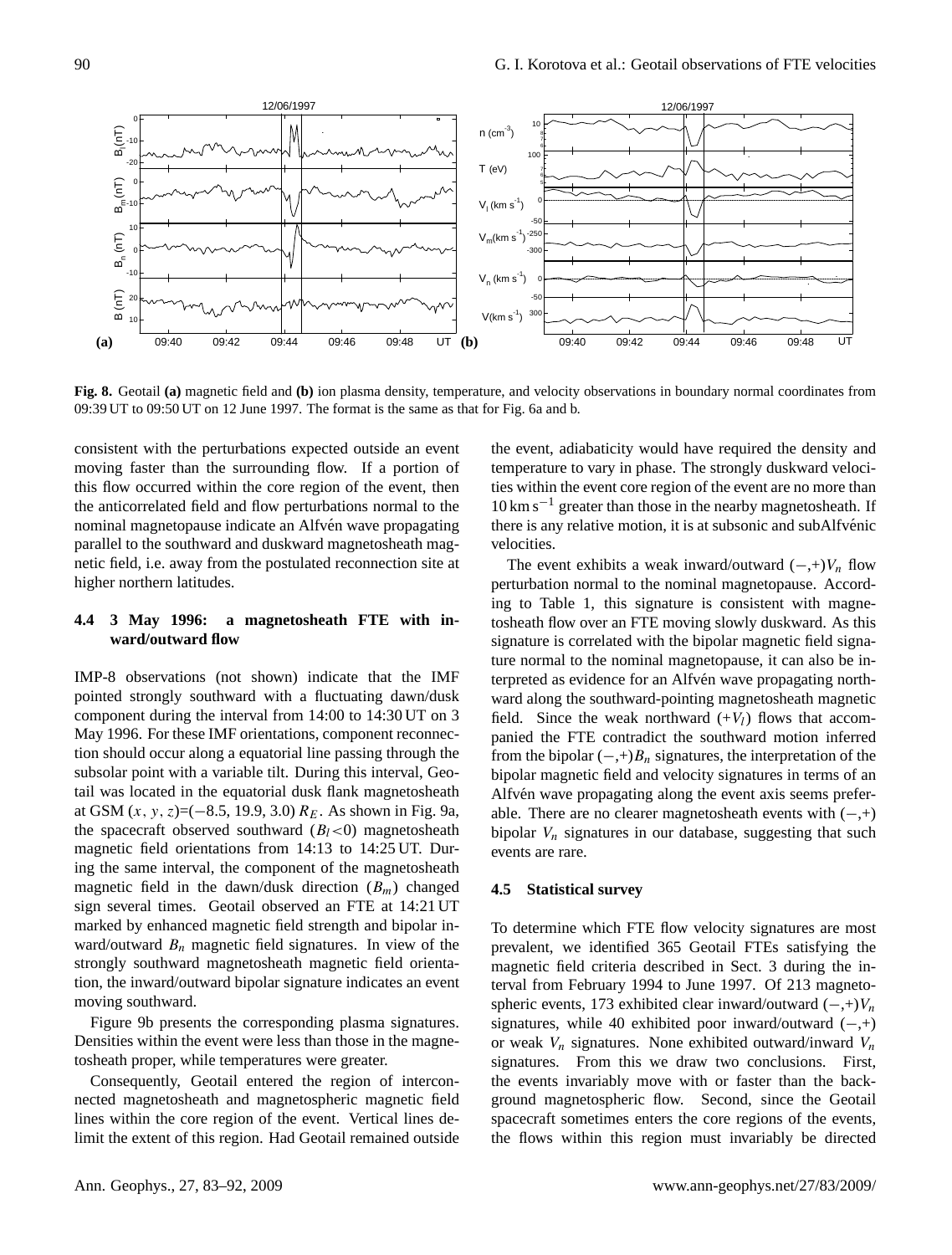

**Fig. 9.** Geotail **(a)** magnetic field and **(b)** ion plasma density, temperature, and velocity observations in boundary normal coordinates from 14:13 UT to 14:25 UT on 3 May 1996. The format is the same as that for Fig. 6a and b.

inward/outward. Since events moving northward on the magnetopause exhibit outward/inward magnetic field signatures, the flow and field signatures within events moving northward on the magnetopause are anticorrelated and the Alfvén wave within them propagates along the magnetic field from the magnetopause into the magnetosphere. A similar line of reasoning leads to the conclusion that the Alfvén wave also propagates inward from the magnetopause to the magnetosphere in events moving southward on the magnetopause.

We found no difference in the occurrence patterns of magnetosheath and magnetospheric events. Of 152 magnetosheath FTEs, 98 displayed clear plasma flow signatures. Of these, 63 exhibited positive/negative  $(+,-)V_n$  signatures indicating event motion faster than the background magnetosheath flow. Since (as just discussed) observations from the magnetospheric side require the sequence of internal flows seen during the passage of FTEs to be inward/outward, the spacecraft could not have penetrated the core region from the magnetosheath side during any of these 63 events. Had the spacecraft penetrated the core region, it would have observe a bipolar flow signature opposite that seen outside the event, perhaps resulting in an unclear or weak flow velocity signature normal to the nominal magnetopause. Unclear or weak signatures, indicative either of events moving with the magnetosheath flow or entries into the core region, were observed in 54 of the 152 magnetosheath events. Finally, of the 152 magnetosheath events, 35 exhibited negative/positive  $(-,+)V_n$  flows. These flows can be interpreted as evidence either for events moving slower than the background flow or entries into events rotating in the sense determined from observations on the magnetospheric side.

## **5 Summary and conclusions**

Because they displace the surrounding media, FTEs generate characteristic plasma flow velocity signatures. We discussed the flow patterns expected for events moving at subsonic and subAlfvénic velocities relative to the ambient media. Events moving opposite or in the direction of and faster than the ambient flows push the plasma ahead and entrain plasma behind, driving flows on their flanks in the direction opposite their motion. Spacecraft on paths that make glancing entries into the core region of such events may observe tripolar flow signatures: opposite event motion ahead of the events, in the direction of event motion within the events, and opposite event motion behind the events. Events moving faster than the ambient flow also generate bipolar outward/inward flows in the magnetosheath and inward/outward flows within the magnetosphere. Events moving with the ambient flow generate no flow perturbations in the ambient media. Events moving in the direction of the ambient flow, but at speeds less than that of the ambient flow, generate flow perturbations in the direction of event motion on their flanks, but opposite event motion directly ahead and behind of the events. Flows within the core region of FTEs require an interpretation in terms of Alfvénic fluctuations propagating along event axes.

We presented examples of events that excited tripolar magnetospheric flow signatures in the direction of event motion, inward/outward signatures within the magnetosphere, outward/inward signatures in the magnetosheath, and inward/outward signatures in the magnetosheath. We interpreted these events as evidence for glancing encounters with a magnetospheric event moving faster than the ambient magnetospheric flow, a direct entry into the core region of a magnetospheric event moving faster than the ambient magnetospheric flow, an encounter with a magnetosheath event moving faster than the magnetosheath flow, and an encounter with a magnetosheath event moving slower than the magnetosheath flow, respectively.

We reported the results of a preliminary statistical survey of flow signatures associated with 365 magnetospheric and magnetosheath FTEs. Magnetospheric events often exhibit inward/outward flow signatures, but never exhibit